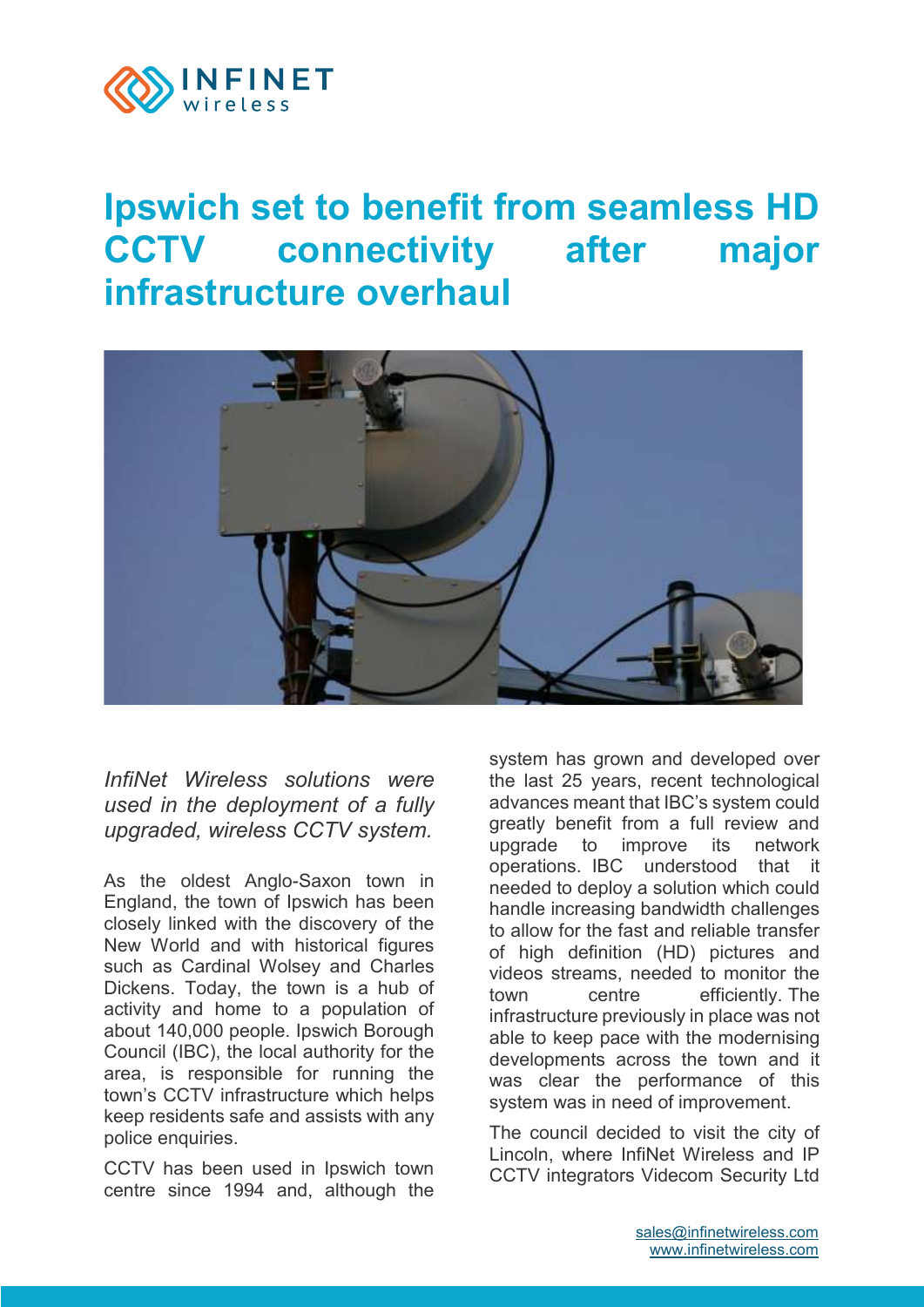had previously installed a wireless CCTV platform, in order to gain a better understanding of how the solution worked in real-time. This visit demonstrated the benefits of a wireless CCTV solution and how it could be utilised to futureproof the Council's CCTV network. The contract for delivery of the upgraded system was awarded to CCTV integrators Videcom Security in late 2018 and Videcom have worked closely with Purdicom, InfiNet's strategic partner in the UK, to design and implement the best fit solution to meet the Council's exact requirements. InfiNet's InfiMAN 2x2 Point-to-Multipoint (PMP) was selected thanks to its affordability, its reliability as well as its full support of critical real-time VoIP and data transmissions. The company's InfiLINK 2x2 family of Pointto-Point (PTP) solutions was also selected for all backhauling needs.

Dozens of Infinet's industry-leading base stations and remote subscriber terminals have been deployed so far across the town to ensure seamless connectivity to all remote sites. The selected solutions are also able to provide major cost savings to Ipswich Borough Council, a key feature the authority required as budgets for authorities across the country continue to be squeezed.

Once the project has been fully deployed, the council will benefit from an improved CCTV network with significantly lower operational costs yet delivering HD real-time video images via a fixed broadband wireless platform.

**Debbie Clements**, Emergency Service Centre Manager at Ipswich Borough Council said:

*"The CCTV infrastructure we had in place throughout the town was just about coping with our mission-critical needs, but it was in need of a complete overhaul. As a local authority, keeping costs down whilst making sure a high quality of service and reliability is achieved is the balance we were looking to find. InfiNet's solutions were an excellent choice as they were easy to install, configure and manage. The safety of our local community and visitors to the area is one of IBC's seven key priorities, so by upgrading our network we are ensuring we can monitor and indeed keep them safe around the clock. We are already seeing huge benefits from the reliability of the new platform and the overall video quality."*